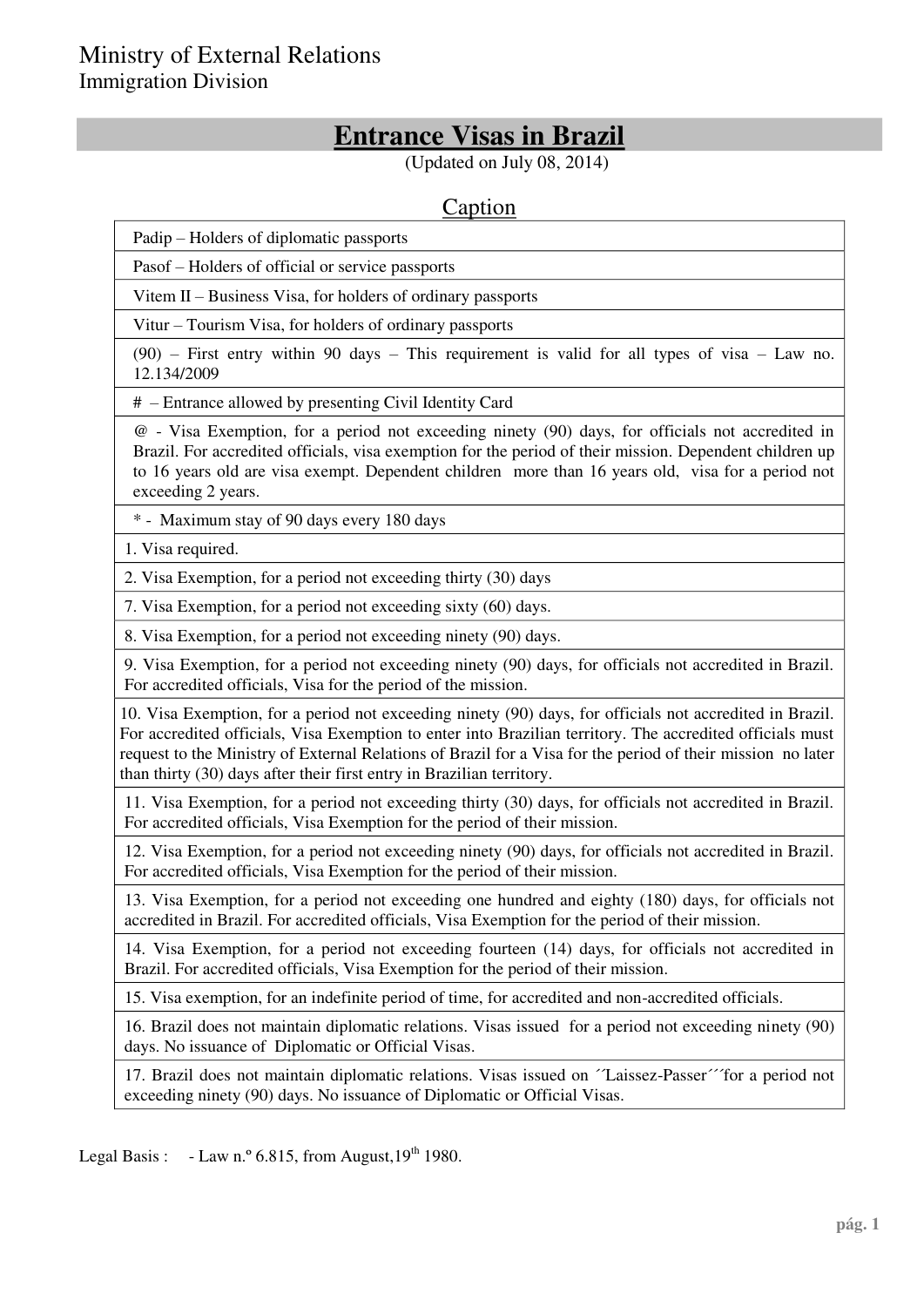- Decree n.º 86.175, from December,  $10^{th}$  1981.

- Normative Resolutions from the National Immigration Council ("CNIg").

| <b>Country</b>           | <b>PADIP</b> | <b>PASOF</b> | <b>VITUR</b>   | <b>VITEM II</b> |
|--------------------------|--------------|--------------|----------------|-----------------|
|                          |              |              | (Tourism)      | (Business)      |
| Afghanistan              | 1            | 1            | 1              | 1               |
| Albania                  | 12           | 12           |                | 1               |
| Algeria                  | 12           | 12           | 1              | 1               |
| Andorra                  | 1            | $\mathbf{1}$ | 8              | 1               |
| Angola (90)              | 12           | 12           | 1              | 1               |
| Antigua and Barbuda      | 12           | 12           | 1              | 1               |
| Argentina                | 15           | 12           | #8             | #8              |
| Armenia                  | 12           | 12           | $\mathbf{1}$   | 1               |
| Australia                | 1            | $\mathbf{1}$ | $\mathbf{1}$   | 1               |
| Austria                  | 12           | 12           | $8*$           | $8*$            |
| Azerbaijan               | 12           | 12           | 1              | 1               |
| Bahamas, The             | 12           | 12           | 8              | 1               |
| Bahrain (90)             | 1            | 1            | 1              | 1               |
| Bangladesh               | $\mathbf 1$  | $\mathbf{1}$ | 1              | 1               |
| <b>Barbados</b>          | 12           | 12           | 8              | 1               |
| <b>Belarus</b>           | 12           | 12           | 1              | 1               |
| Belgium                  | 12           | 12           | $8*$           | $8*$            |
| <b>Belize</b>            | 12           | 12           |                | 1               |
| <b>Benin</b>             | 12           | 12           | 1              | 1               |
| <b>Bhutan</b>            | $\mathbf{1}$ | $\mathbf{1}$ | $\mathbf{1}$   | 1               |
| <b>Bolivia</b>           | 9            | 9            | #8             | #8              |
| Bosnia and Herzegovina   | 12           | 12           | 8              | 8               |
| <b>Botswana</b>          | 11           | 11           | 1              | 1               |
| <b>Brunei</b>            | 1            | $\mathbf{1}$ | 1              | 1               |
| <b>Bulgaria</b>          | 9            | 9            | $8*$           | $8*$            |
| <b>Burkina Faso</b>      | 12           | 12           | 1              | 1               |
| Burundi                  | 12           | 12           | 1              | 1               |
| Cambodia (90)            | 11           | 11           |                | 1               |
| Cameroon                 | 12           | 12           | $\blacksquare$ | 1               |
| Canada                   | 1            | 1            |                | 1               |
| Cape Verde (90)          | 12           | 12           |                | 1               |
| Central African Republic | 1            | 1            |                | 1               |
| Chad                     | 1            |              |                | 1               |
| Chile                    | 12           | 12           | #8             | #8              |

## Entrance Visas in Brazil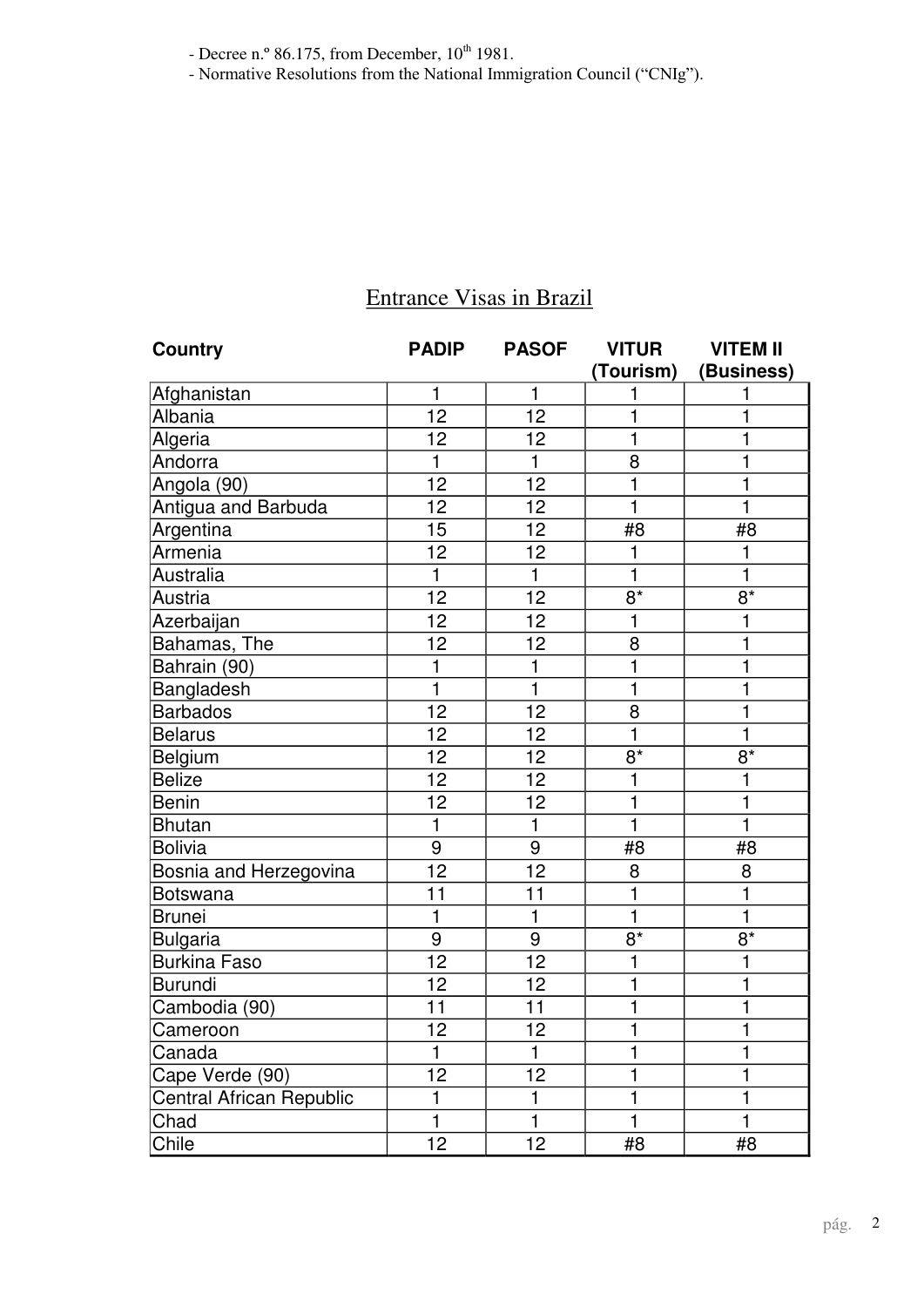| <b>Country</b>         | <b>PADIP</b>   | <b>PASOF</b>     | <b>VITUR</b><br>(Tourism) | <b>VITEM II</b><br>(Business) |
|------------------------|----------------|------------------|---------------------------|-------------------------------|
| China (90)             | 11             | 11               |                           | 1                             |
| Colombia               | 15             | 12               | #8                        | #8                            |
| Comoros                | 1              | $\mathbf{1}$     | 1                         | 1                             |
| Congo, Democratic      |                |                  |                           |                               |
| Republic of the        | $\mathbf{1}$   | 1                | 1                         | 1                             |
| Congo, Republic of the | 12             | 12               | 1                         | 1                             |
| Cook Islands           | 1              | 1                | 1                         | 1                             |
| Costa Rica             | 12             | 12               | 8                         | 8                             |
| Cote d'Ivoire          | 12             | 12               | 1                         | 1                             |
| Croatia                | 12             | 12               | 8                         | 8                             |
| Cuba (90)              | 13             | $\mathbf{1}$     | 1                         | 1                             |
| Cyprus                 | 9              | 9                | $8*$                      | $8*$                          |
| <b>Czech Republic</b>  | 12             | 12               | $8*$                      | $8*$                          |
| Denmark                | 12             | 12               | $8*$                      | $8*$                          |
| Djibouti               | $\mathbf{1}$   | $\mathbf{1}$     | 1                         | 1                             |
| Dominica               | 12             | 12               | 1                         | 1                             |
| Dominican Republic     | 12             | 12               | $\mathbf{1}$              | $\mathbf{1}$                  |
| Ecuador                | 15             | 12               | #8                        | #8                            |
| Egypt                  | 9              | $\boldsymbol{9}$ | 1                         | 1                             |
| El Salvador            | 9              | 9                | 8                         | 8                             |
| Equatorial Guinea (90) | $\mathbf{1}$   | 1                | $\mathbf{1}$              | 1                             |
| Eritrea                | 1              | 1                | 1                         | 1                             |
| Estonia                | 9              | 9                | $8*$                      | $8*$                          |
| Ethiopia               | 1              | 1                | 1                         | 1                             |
| Fiji                   | $\mathbf{1}$   | 1                | $\mathbf{1}$              | 1                             |
| Finland                | 12             | 12               | $8*$                      | $8*$                          |
| France                 | 9              | 9                | $8*$                      | $8*$                          |
| Gabon (90)             | 12             | 12               | 1                         | $\mathbf{1}$                  |
| Gambia, The            | $\mathbf{1}$   | 1                | 1                         | 1                             |
| Georgia                | 12             | 12               | 1                         | $\mathbf{1}$                  |
| Germany                | 12             | 12               | $8*$                      | $8*$                          |
| Ghana (90)             | 12             | 12               | 1                         | 1                             |
| Greece (90)            | 12             | 12               | $8*$                      | $8^*$                         |
| Grenada                | 12             | 12               | 8                         | 8                             |
| Guatemala              | 9              | 9                | $\overline{8}$            | 1                             |
| Guinea                 | $\mathbf{1}$   | $\mathbf{1}$     | 1                         | 1                             |
| Guinea-Bissau          | 12             | 12               | 1                         | 1                             |
| Guyana                 | 11             | 11               | 8                         | 8                             |
| Haiti                  | 12             | 12               | $\mathbf{1}$              | 1                             |
| Honduras (90)          | 12             | 12               | 8                         | 8                             |
| Hong Kong              | $\blacksquare$ | $\blacksquare$   | 8                         | 8                             |
| Hungary                | 12             | 12               | $8*$                      | $8*$                          |
| Iceland                | 9              | 9                | 8                         | 8                             |
| India                  | 9              | 9                | 1                         | 1                             |
| Indonesia (90)         | 14             | 14               | $\mathbf{1}$              | 1                             |
| Iran                   | 1              | 1                | 1                         | $\mathbf 1$                   |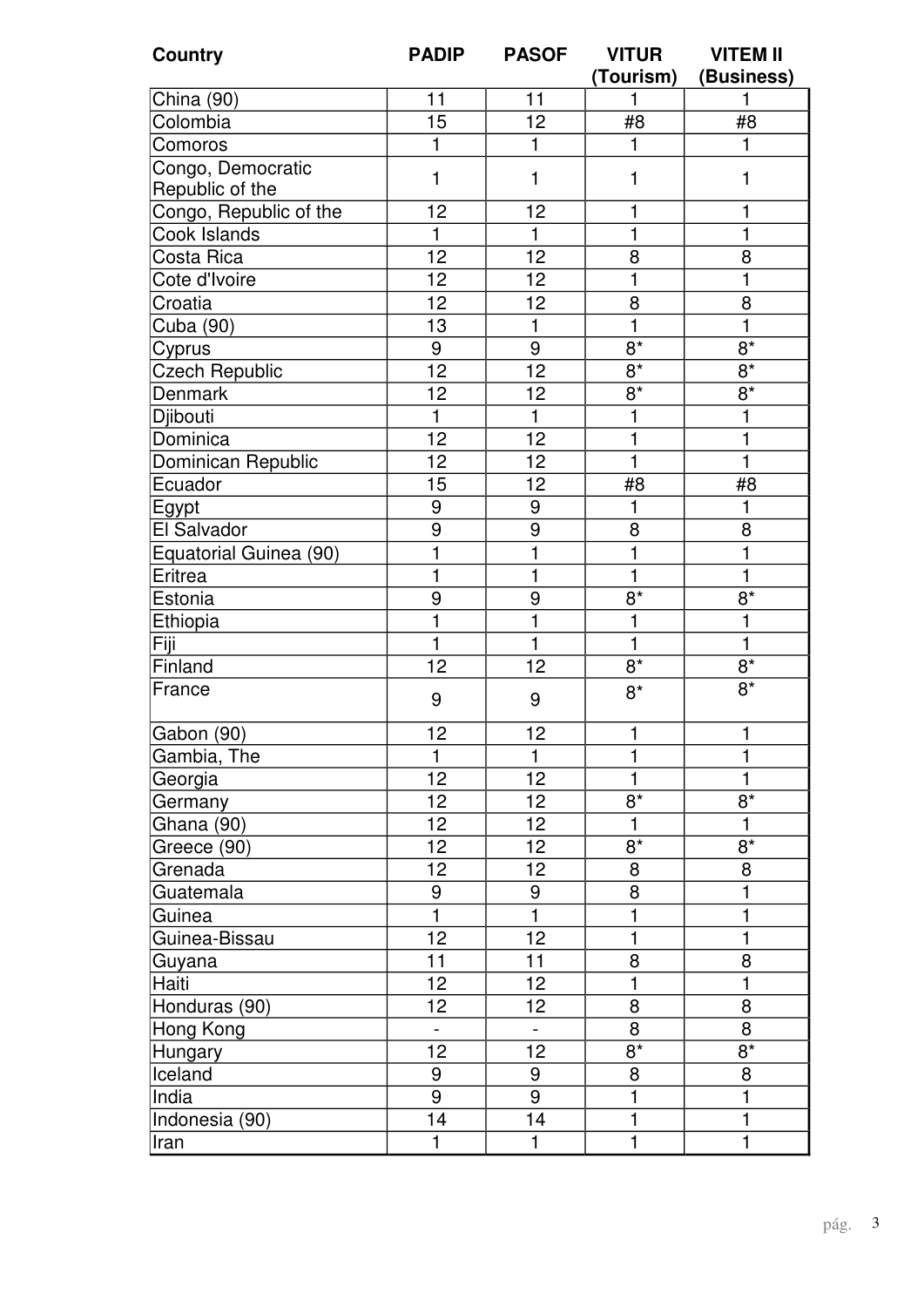| <b>Country</b>          | <b>PADIP</b>    | <b>PASOF</b>    | <b>VITUR</b>     | <b>VITEM II</b>  |
|-------------------------|-----------------|-----------------|------------------|------------------|
|                         |                 |                 | (Tourism)        | (Business)       |
| Iraq                    | 1               | 1               |                  | 1                |
| Ireland                 | 15              | 15              | 8                | 8                |
| Israel                  | 15              | 12              | 8                | 8                |
| Italy                   | $\overline{12}$ | 12              | $\overline{8^*}$ | $8*$             |
| Jamaica                 | 12              | 12              | 1                | 1                |
| Japan (90)              | $\overline{12}$ | 12              |                  | 1                |
| Jordan (90)             | 11              | 11              | 1                | 1                |
| Kazakhstan (90)         | 12              | 12              |                  | 1                |
| Kenya                   | 12              | 12              |                  | 1                |
| Kiribati                | 1               | 1               |                  | 1                |
| Korea, North            | $\mathbf{1}$    | $\mathbf 1$     | 1                | 1                |
| Korea, South (90)       | 12              | 12              | 8                | 8                |
| Kosovo                  | 17              | 17              | 17               | 17               |
| Kuwait (90)             | 1               | 1               |                  | 1                |
| Kyrgyzstan              | 1               | 1               |                  | 1                |
| Laos (90)               | 12              | 12              | 1                | $\mathbf{1}$     |
| Latvia                  | 9               | 9               | $8*$             | $8*$             |
| Lebanon                 | $\mathbf{1}$    | 1               |                  | 1                |
| Lesotho                 | 1               | 1               |                  | 1                |
| Liberia                 | $\mathbf{1}$    | 1               |                  | 1                |
| Libya (90)              | $\mathbf{1}$    | 1               | 1                | 1                |
| Liechtenstein           | $\mathbf{1}$    | 1               | 8                | 1                |
| Lithuania               | 12              | 12              | $8*$             | $\overline{8^*}$ |
| Luxembourg              | 12              | 12              | $8*$             | $8*$             |
| Macau                   |                 |                 | 8                | 8                |
| Macedonia               | $\mathbf{1}$    | 1               | 1                | 1                |
| Madagascar              | $\mathbf{1}$    |                 |                  | 1                |
| Malawi                  | 1               | 1               | 1                | 1                |
| Malaysia                | 12              | 12              | 8                | 1                |
| Maldives                | 1               | 1               |                  | 1                |
| Mali                    | 12              | 12              | 1                | 1                |
| Malta                   | 9               | 9               | $8*$             | $8*$             |
| Mariana Islands         | 1               | 1               |                  | 1                |
| <b>Marshall Islands</b> | $\mathbf{1}$    | 1               |                  | 1                |
| Mauritania              | 12              | 12              | 1                | 1                |
| <b>Mauritius</b>        | $\mathbf{1}$    | 1               | 1                | 1                |
| Mexico                  | 12              | 12              | 8                | 8                |
| Micronesia, Federated   | 1               | $\mathbf{1}$    | 1                | $\mathbf{1}$     |
| States of               |                 |                 |                  |                  |
| Moldova                 | 12              | 12              |                  | 1                |
| Monaco                  | $\mathbf{1}$    | 1               | 8                | 8                |
| Mongolia                | 12              | 12              |                  | 1                |
| Montenegro              | $\mathbf{1}$    | $\mathbf 1$     |                  | 1                |
| Morocco                 | 12              | 12              | 8                | 8                |
| Mozambique              | 12              | 12              | 1                | 1                |
| Myanmar (90)            | $\mathbf{1}$    | 1               | 1                | 1                |
| Namibia                 | 12 <sub>2</sub> | 12 <sub>2</sub> | 8                | 1                |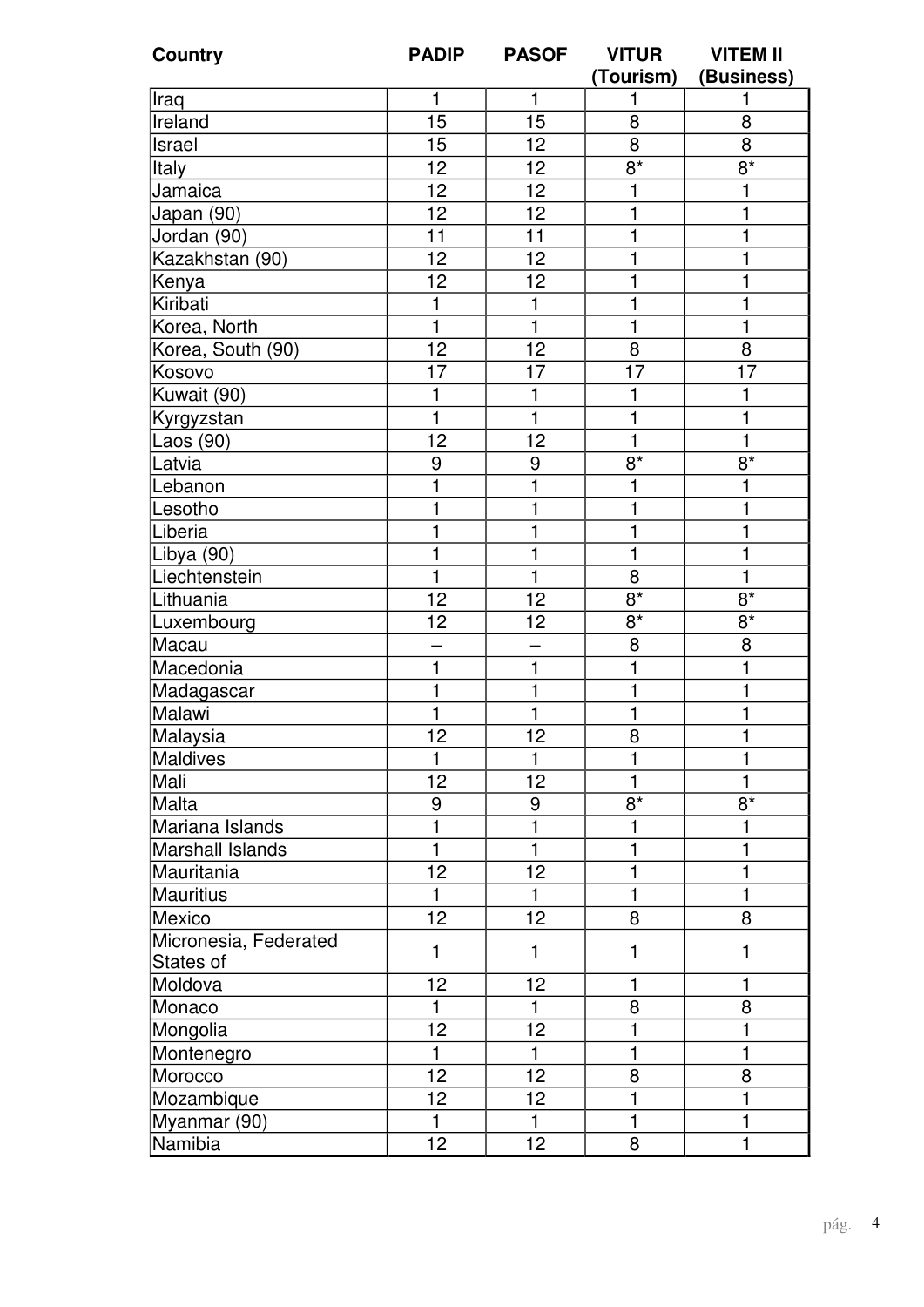| <b>Country</b>                      | <b>PADIP</b> | <b>PASOF</b> | <b>VITUR</b><br>(Tourism) | <b>VITEM II</b><br>(Business) |
|-------------------------------------|--------------|--------------|---------------------------|-------------------------------|
| Nauru                               | 1            | 1            | 1                         | 1                             |
| Nepal                               | 12           | 12           | $\mathbf{1}$              | 1                             |
| Netherlands                         | 9            | 9            | $8*$                      | $8*$                          |
| New Zealand                         | $\mathbf{1}$ | $\mathbf{1}$ | 8                         | 8                             |
| Nicaragua                           | 12           | 12           |                           | 1                             |
| Niger                               | $\mathbf{1}$ | 1            | 1                         | 1                             |
| Nigeria (90)                        | 10           | 10           | 1                         | $\mathbf 1$                   |
| Norway                              | 12           | 12           | 8                         | 8                             |
| Oman (90)                           | 1            | 1            |                           | 1                             |
| Palau                               | 1            | 1            | 1                         | 1                             |
| <b>Palestinian Authority</b>        | $\mathbf 1$  | $\mathbf 1$  | 1                         | 1                             |
| Panama                              | 12           | 12           | 8                         | 1                             |
| Papua New Guinea                    | $\mathbf{1}$ | 1            | 1                         | 1                             |
| Pakistan (90)                       | 9            | $\mathbf{1}$ | 1                         | $\mathbf{1}$                  |
|                                     | 15           | 12           | #8                        | #8                            |
| Paraguay (90)<br>Peru               | 15           | 13           | #8                        | #8                            |
|                                     | 13           | 13           | 8                         | 8                             |
| Philippines (90)                    | 12           | 12           | 8                         | 8                             |
| Poland                              | 12           | 12           | $\overline{8}$            | 8                             |
| Portugal (90)                       | 12           | 12           | $\mathbf{1}$              | $\mathbf{1}$                  |
| Qatar (90)                          | 12           | 12           | $8*$                      | $8*$                          |
| Romania                             |              |              |                           |                               |
| Russia                              | 12           | 12           | 8                         | 8                             |
| Rwanda                              | 1            | $\mathbf{1}$ | $\mathbf{1}$              | $\mathbf{1}$                  |
| Sahrawi Arab Democratic<br>Republic | 17           | 17           | 17                        | 17                            |
| Saint Kitts and Nevis               | 12           | 12           | 1                         | 1                             |
| Saint Lucia                         | 12           | 12           | 1                         | 1                             |
| Saint Vincent and the<br>Grenadines | 12           | 12           | 1                         | 1                             |
| Samoa                               | 1            | 1            | 1                         | 1                             |
| San Marino                          | 15           | 15           | 8                         | 8                             |
| Sao Tome and Principe (90)          | 12           | 12           |                           | 1                             |
| Saudi Arabia (90)                   | 1            | 1            | 1                         | 1                             |
| Senegal                             | 12           | 12           |                           | 1                             |
| Serbia                              | 12           | 12           | 8                         | 8                             |
| <b>Seychelles</b>                   | 12           | 12           | 1                         | 1                             |
| Sierra Leone                        | 1            | 1            | 1                         | 1                             |
| Singapore                           | 1            | 1            | $\overline{2}$            | $\overline{2}$                |
| Slovakia                            | 12           | 12           | $8*$                      | $8*$                          |
| Slovenia                            | 12           | 12           | $8*$                      | $8*$                          |
| Solomon Islands                     | 1            |              |                           | 1                             |
| Somalia                             | 1            | 1            | 1                         | 1                             |
| South Africa                        | 9            | 9            | 8                         | 8                             |
| South Sudan                         | 1            |              |                           | 1                             |
| Sovereign Military Order of         |              |              |                           |                               |
| Malta                               | 15           | 15           | 8                         | 8                             |
| Spain                               | 12           | 12           | $8*$                      | $8*$                          |